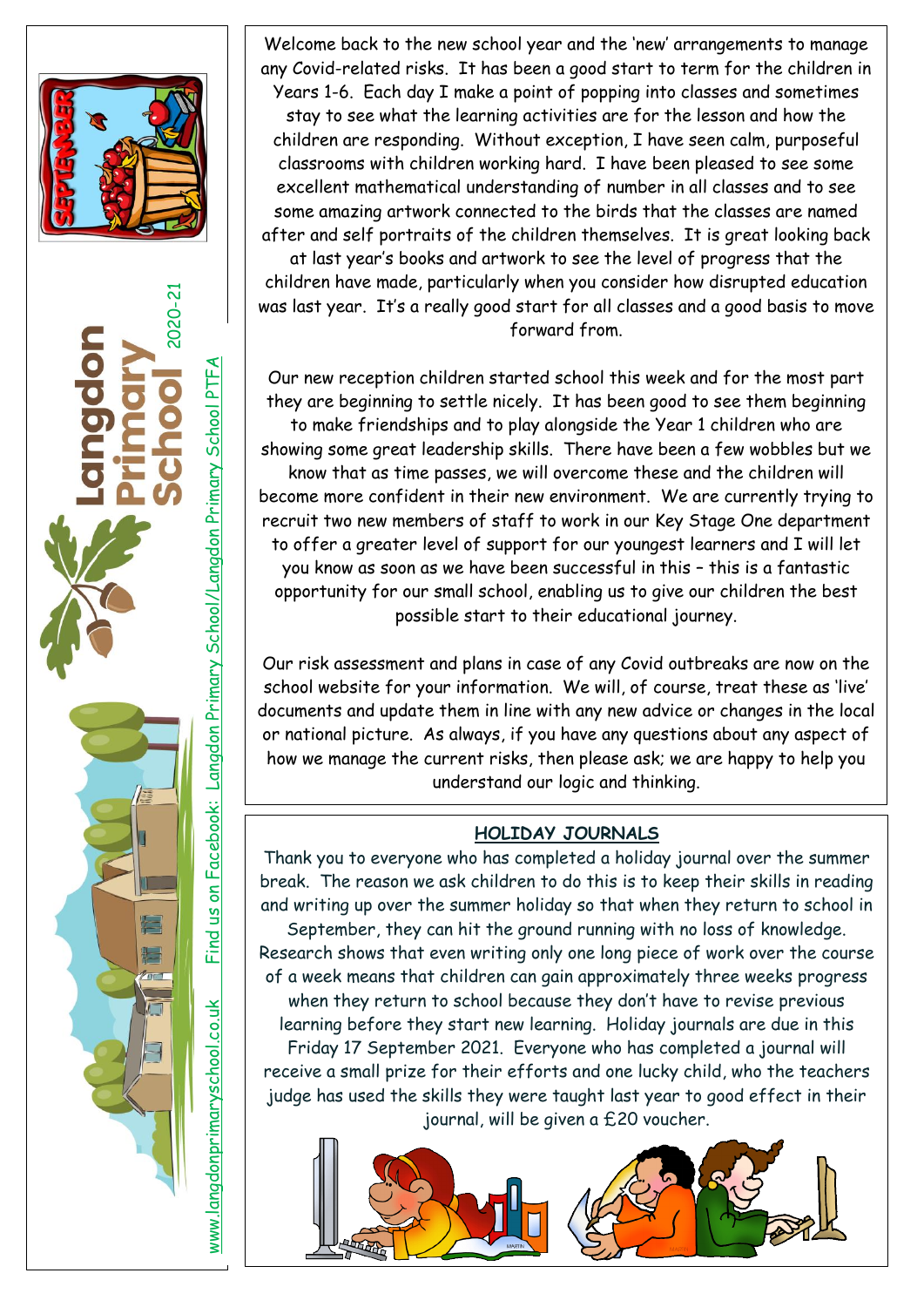## **MINIBUS DRIVERS URGENTLY NEEDED**

A brilliant resource that we have is our two minibuses that the PTFA helped us to purchase. Having the minibuses means that we can take the children to a range of events that broaden and deepen their learning. On a week by week basis, we use them for swimming and gymnastics lessons and throughout the term we take trips to enhance the curriculum. Already, staff are planning visits for this year linked to their class topic, to the theatre and of course, on our popular residential visits.

We do have some staff who are KCC approved minibus drivers but we welcome parents, grandparents or friends who would be willing to train and then help with trips and visits either on a regular weekly or ad hoc basis. Without KCC approved drivers, we are unable to do many school trips because we need our minibus driver staff in school teaching most of the time. At the moment we only have three drivers which is causing a headache in terms of scheduling the minibus visits.

In order to become a KCC approved minibus driver, you need to attend a day of training (which we try to arrange in school using our own buses). The training involves an online theory test and a practical driving test – both of which you receive preparation in.

There is one major consideration to bear in mind if you are interested. You must have passed your car test before 1 January 1997 and have a category D1 on your driving licence.

If you want to talk about helping with minibus driving at our school or are interested in doing the training, please contact Dee Howson in our school office.



# **MUSICAL INSTRUMENT TUITION**



At Langdon, we work alongside musical instrument and vocal tuition partners 'All Sorts of Music' who are based in Ash, near Sandwich. All Sorts of Music can provide children with lessons in a range of instruments or in singing either for fun or to examination standard. Currently, we have a few children who are learning the piano or keyboard and but flute, guitar, saxophone and clarinet can all be accommodated. All Sorts of Music's website can be found at:

# <https://allsortsofmusic.co.uk/>

Where we can accommodate lessons in school, we will but parents can also arrange to have lessons in the All Sorts of Music studio in Ash.

For parents who are in receipt of benefits, All Sorts of Music are able to help with the cost of lessons – cost is not a barrier to learning an instrument and they are keen that all parents who are interested in their child having tuition feels confident to contact them to discuss individual circumstances in order to make lessons happen for their child.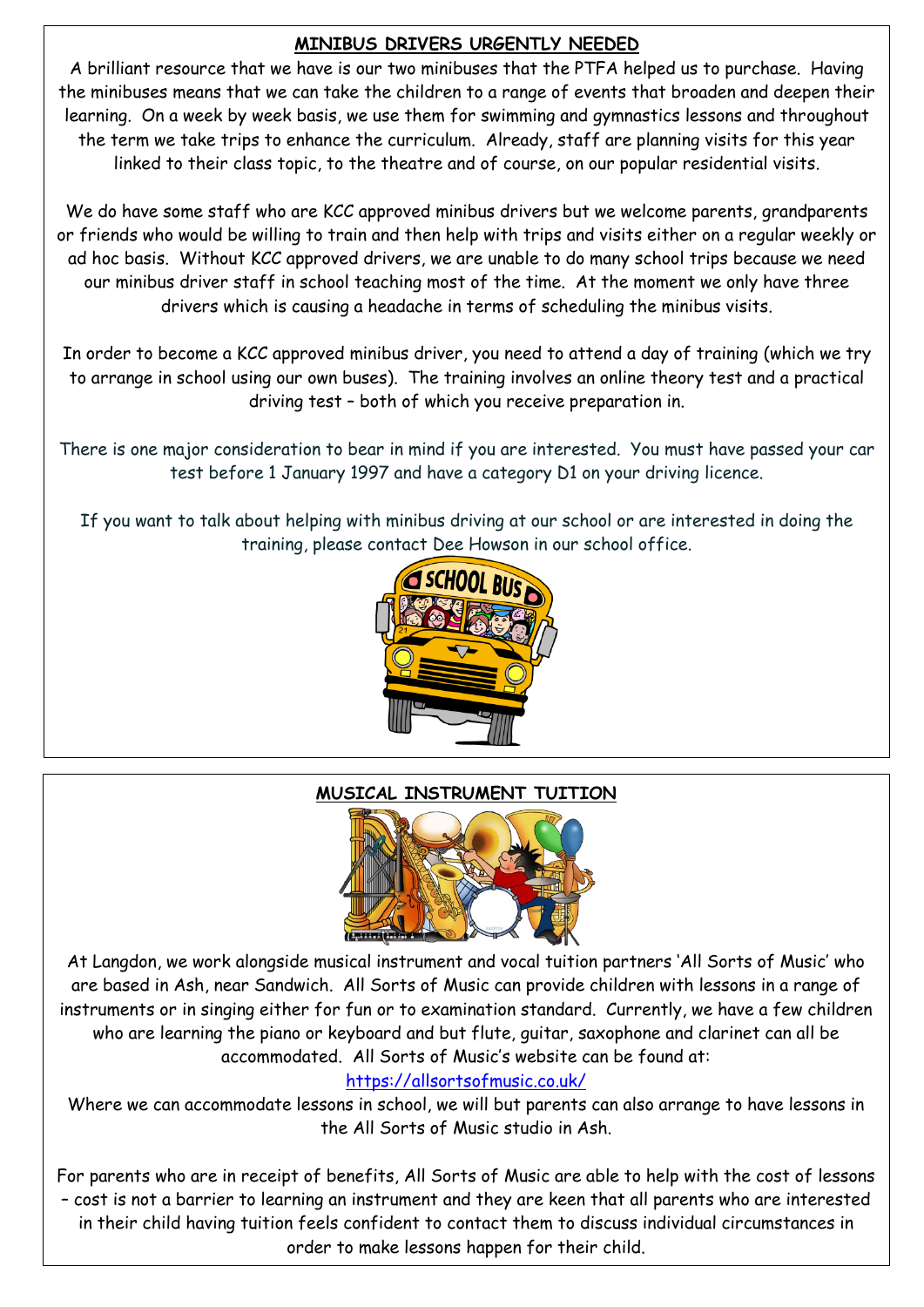## **SCHOOL UNIFORM and LONG HAIR**

As the Autumn progresses and we move into the colder days, please ensure that your child has a coat in school every day. We do play outside in all weathers, even rain doesn't put us off, so it is important that the children have appropriate clothing for outside. Every child should by now have a pair of wellington boots in school so that they can play on the school field in all weathers. Please send in your child's NAMED boots as soon as possible.

Until 4 October 2021 children can wear our summer or winter uniform which is are follows:

- GREY trousers, school skirt or pinafore
- White plain polo shirt (please note that cotton school shirts and 'blouse' type polo shirts with pockets and embellishments are not suitable uniform for Langdon and will not be allowed. Please arrange for your child to have a plain polo shirt as soon as possible if your child is wearing the shirt/blouse type currently).
	- Green Langdon logo sweatshirt and/or fleece
	- Green and white gingham dress and green cardigan
		- Grey, black, green or white socks or tights only

Please note, that our school uniform policy states that children are NOT allowed to wear boots or sandals in school – school shoes only please - and that cardigans are only to be worn in the Summer uniform months.

For PE children should have a pair of plain dark coloured jogging bottoms (black or blue please) and a plain dark coloured sweatshirt or hoodie if they do not have a school sweatshirt. Most of our PE takes place outdoors so this kind of warm clothing is essential as we move into the Autumn.

Current guidance to schools states that, ' . . . *it is important to ensure good ventilation and maximising this wherever possible, for example, opening windows and propping open doors . . .'* We are aware that this means classrooms could be a little chillier than usual. For this reason, I have asked the teachers to put on the heating if they need to in order that children are not freezing cold or needing to sit in coats. No one should need their coat on in class, this is not conducive to good learning. However, we are aware that some children may feel colder than usual. For this reason it would be wise to ensure that they layer up their clothing – a vest, polo shirt, sweatshirt and fleece give good protection on a chilly day. If your child needs an additional tee shirt under their polo shirt then this too is acceptable but please ensure that it is not on show or contra to our school uniform expectations.

If you wish to purchase additional school uniform, this must be done via our online payment system SQuid. We also have a limited supply of good quality second hand uniform in stock that you can purchase for a small amount; please ask Mrs Howson in the office for help with this.

As always, please check that you have named your child's clothing so that it is easy to reunite them with the owner should they get separated.

A reminder about our expectation for children's hair when in school. Long hair – for girls and boys – needs to be securely tied back in pony tails, plaits or a bun. Where hair is shoulder length, and particularly if there is a fringe that hangs low, we expect children to use an Alice band, an elastic band (like the footballers wear) or hair clips to keep their hair off their face and out of their eyes when working. Tying hair back is safer in terms of accidents where it could get caught up, means that there is less distraction as it gets in the way of vision and for older pupils, allows the skin to breathe more freely thus reducing pimples and spots. We will help children to clip or tie their hair up if they forget to do so before coming to school but it would be better if this could be done at home so that we can get on with the job of teaching.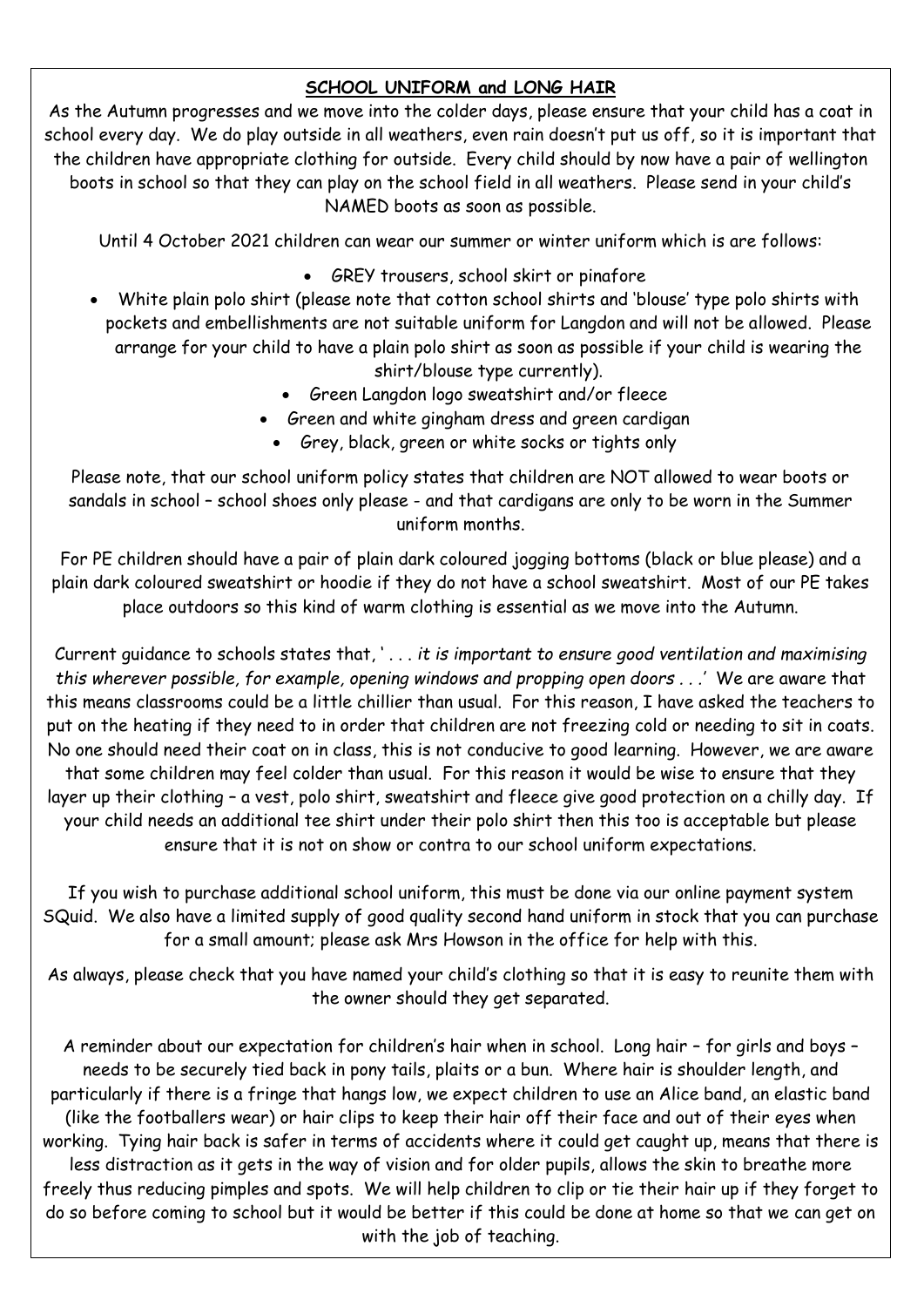# **RESIDENTIAL VISITS 2021**

After a year of no residentials it is with great excitement that we are able to once again book these trips for pupils in Years 2-6. The three residential visits are the highlight of the year and the children benefit enormously in the areas of:

- Wider learning opportunities and experiences
- Increased opportunities for communication building of relationships
	- Improved social and emotional development
	- Increased self-awareness, self-confidence and independence
- Increased opportunity for challenge within a safe and secure environment

This year, children in Years 5 and 6 will be given the opportunity to visit Norfolk where they will engage in a range of water sports and indoor activities such as indoor pot holing and archery at the Manor Adventure site. Children in Years 3 and 4 will be given the opportunity to visit Kent's Swattenden Centre where they will take part in the zip wire, low and high ropes challenges as well as raft building and night time woodland walking. As a member of staff on these trips, we get to see the joy and confidence building that these activities bring and we hope that every child will join in. If you have any queries about the visits, such as how we handle individual medical needs during overnight stays, or you or your child is a little wobbly at the thought of going on a residential, come and talk to us and we will try to help.

Payments for the Year 3-6 residentials can be made through SQuid now, either in full or in instalments. Please contact us if you have any problems with any aspect of payment. Information about the Year 2 residential will come out later in the year.



# **BAG2SCHOOL**

We have another collection scheduled for 12 October 2021. Bag2School usually raises about £100 which is great – every little helps.

Please make a little time to look through your wardrobe and sort out any good condition clothes, shoes and bags or other clothing accessories that you no longer need or use and pop them into a black sack ready for collection on 12 October. Bring them to the school car park on the day that we will be collecting them. We don't have space to keep bags here before that date, so please don't bring them into school early.

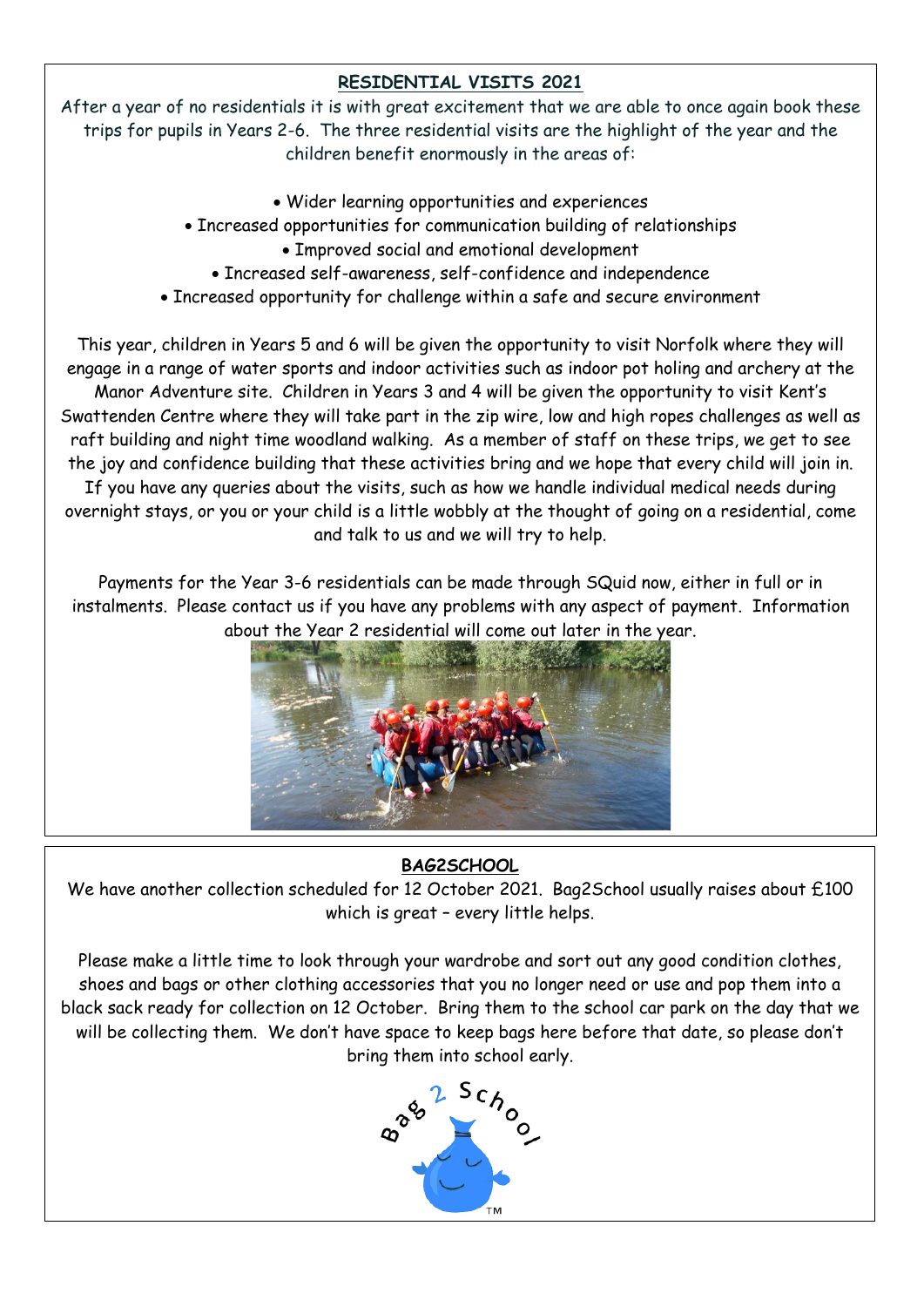## **MEET THE TEACHER**

On Monday 27 September 2021, school will be open for parents to come into class with their child to visit the classroom, see where their child sits, look at their child's early work from this term and talk to the teachers. We will be open from 3.00pm until 5.00pm and parents can pop in at any time. This is not a formal staff – parent consultation about learning and progress; that will take place in December after our assessments have been done for this term. This is more of an opportunity to find out how your child is settling into class and learning in their new year group and for us and you to share any problems that have arisen that we need to address.



#### **CLASS ASSEMBLIES**

If we are allowed to under coronavirus guidance for schools and it is safe to do so, we will resume our showcase assemblies in Term 2. The performance is not a polished production but these assemblies give parents a chance to see and hear about the learning that children have done over the course of the year so far. It's also a chance for children to perform in public, which is one of the experiences we want to give children before they leave our school. The dates and times are on the diary at the bottom of this newsletter so that you can pop them in your diary now.

#### **BEGINNING OF TERM REMINDERS**

- Please send in named wellies for your child asap
	- Please send in named PE kit asap
- Please remember that to hunt out and use your child's high visibility vest for Walk on Wednesday
- Pop a reminder on the diary to sign your child's book mark on a Wednesday evening for Buster's Book Challenge (after they have read – children DO tell us when they don't read but

#### the book mark has been signed!)

- Don't forget a water bottle (filled with water only) every day
- No bulky bags in school please there isn't space for them and they are generally not needed
	- Gold stars to parents who have named their children's clothing, PE kit and wellies so far!



#### **AHHH . . .!**

And finally, for those who haven't heard (I can't believe there would be many) Miss Langley gave birth to a healthy baby boy called Dougie during the school summer holidays – just after we broke up to be precise! The children have had a chance to see him and to see that Miss Langley is well and enjoying motherhood. I am sure that you will all join the children, staff and governors in wishing the new family well.